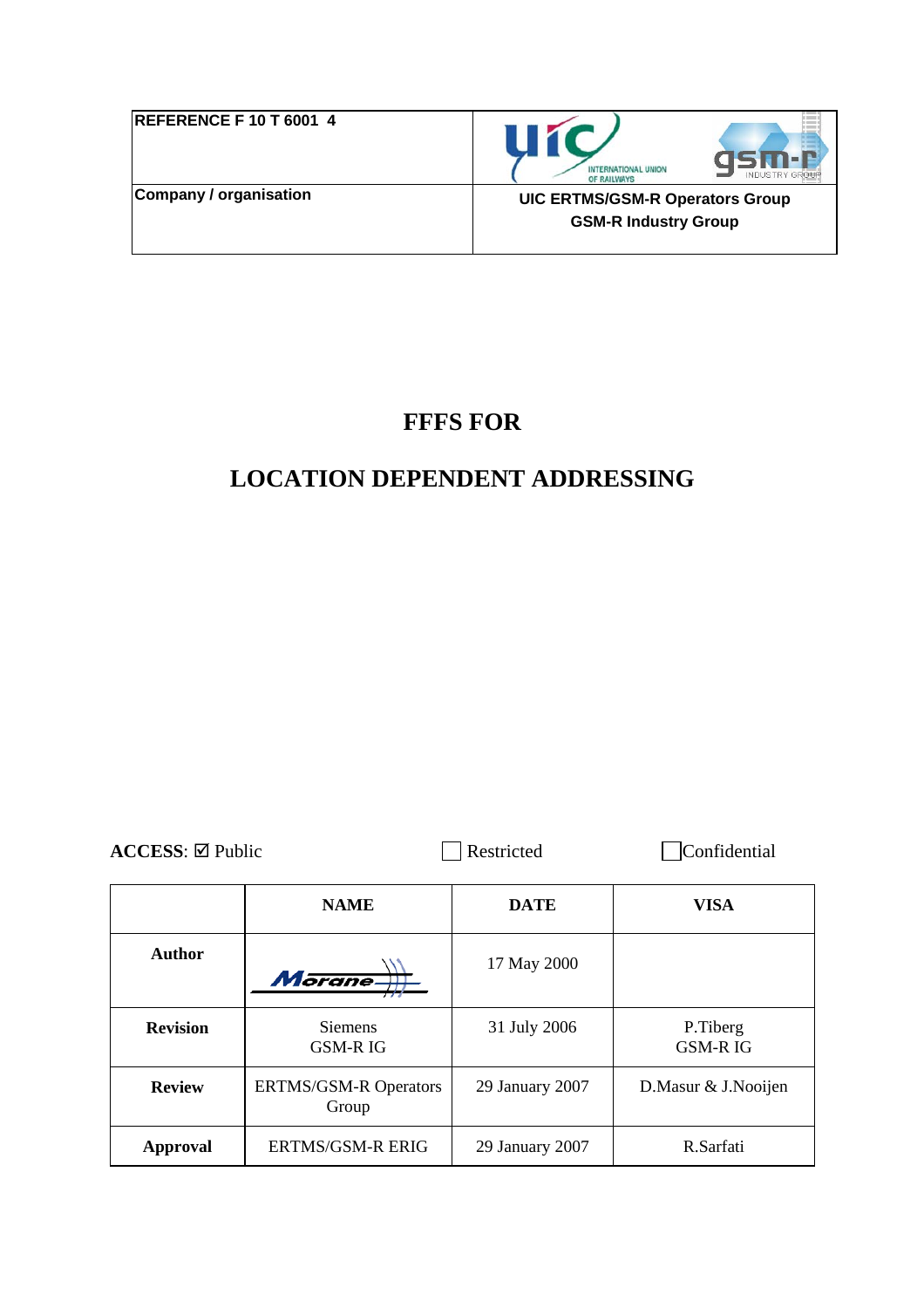## **EVOLUTION SHEET**

| <b>Version</b> | Date       | <b>Author</b>  | <b>MODIFICATION</b>                                           |
|----------------|------------|----------------|---------------------------------------------------------------|
| $\mathsf{A}$   | 08/07/1996 | AMC            | Creation                                                      |
| B              | 20/08/1996 | AMC            | Editorial changes                                             |
| $\mathcal{C}$  | 09/09/1996 | <b>AMC</b>     | Editorial changes                                             |
| 1              | 25/09/1996 | AMC            | First approved version                                        |
| 1A             | 30/06/1997 | <b>Siemens</b> | SDL added                                                     |
| $\overline{2}$ | 25/07/1997 | <b>Siemens</b> | <b>Editorial changes</b>                                      |
| 3              | 31/07/2000 | <b>MORANE</b>  | Specification update third issue                              |
| 3.1            | 27/06/2006 | <b>Siemens</b> | Header and Reference list updated<br><b>Editorial changes</b> |
| 3.2            | 31/07/2006 | <b>Siemens</b> | Reference list updated                                        |
| 3.3            | 30/11/2006 | <b>Siemens</b> | Updated with OG comments                                      |
| 3.4            | 08/12/2006 | <b>Siemens</b> | Update chapter 7.5                                            |
| 4              | 29/01/2007 | OG &IG         | Specification update fourth issue                             |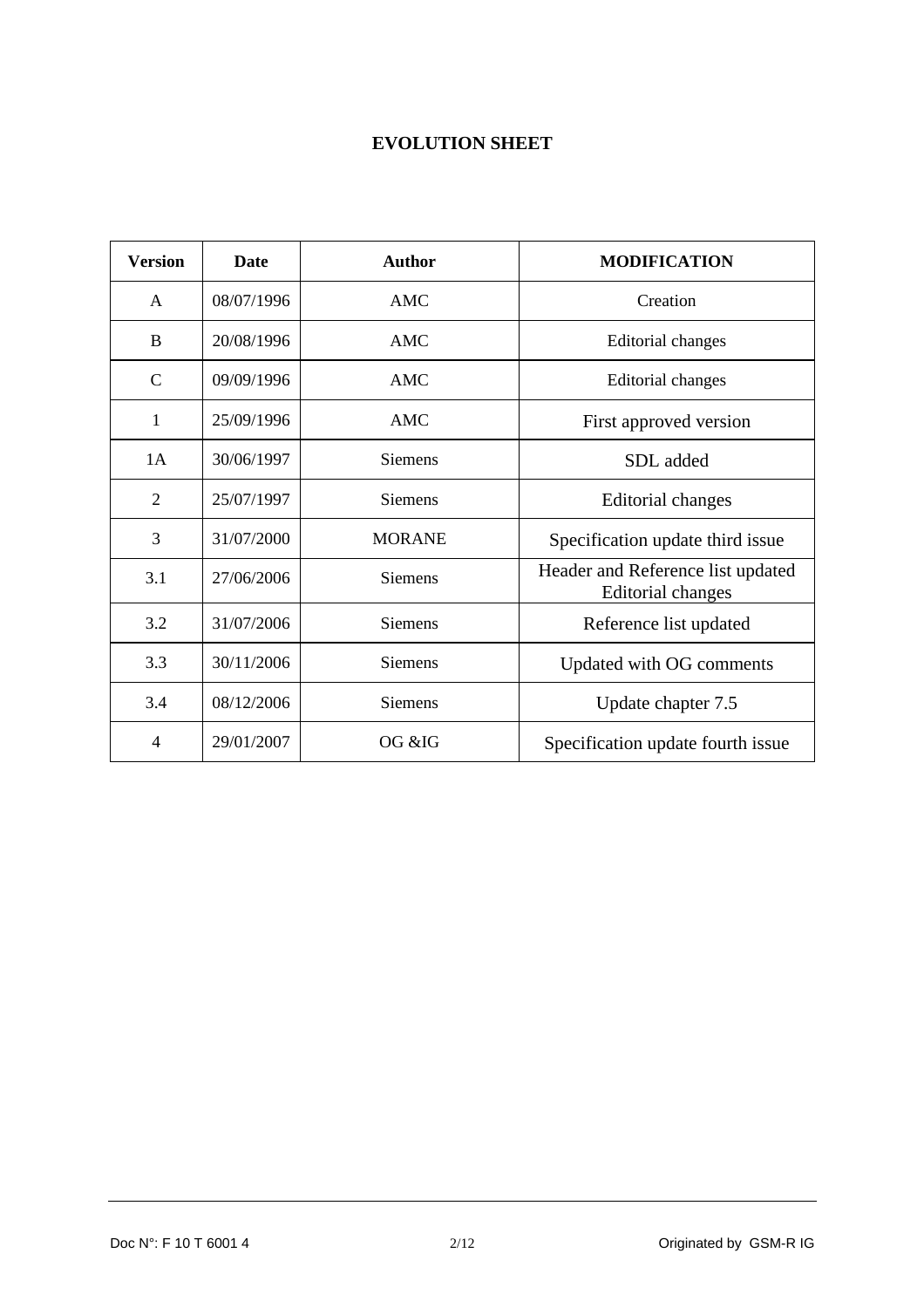## **TABLE OF CONTENTS**

| $\mathbf{I}$ . |        |  |
|----------------|--------|--|
| 2.             |        |  |
| 3.             |        |  |
| 4.             |        |  |
| 5.             |        |  |
| 6.             |        |  |
| 7.             |        |  |
|                | 7.1.   |  |
|                | 7.2.   |  |
|                | 7.2.1. |  |
|                | 7.2.2. |  |
|                | 7.3.   |  |
|                | 7.4.   |  |
|                | 7.5.   |  |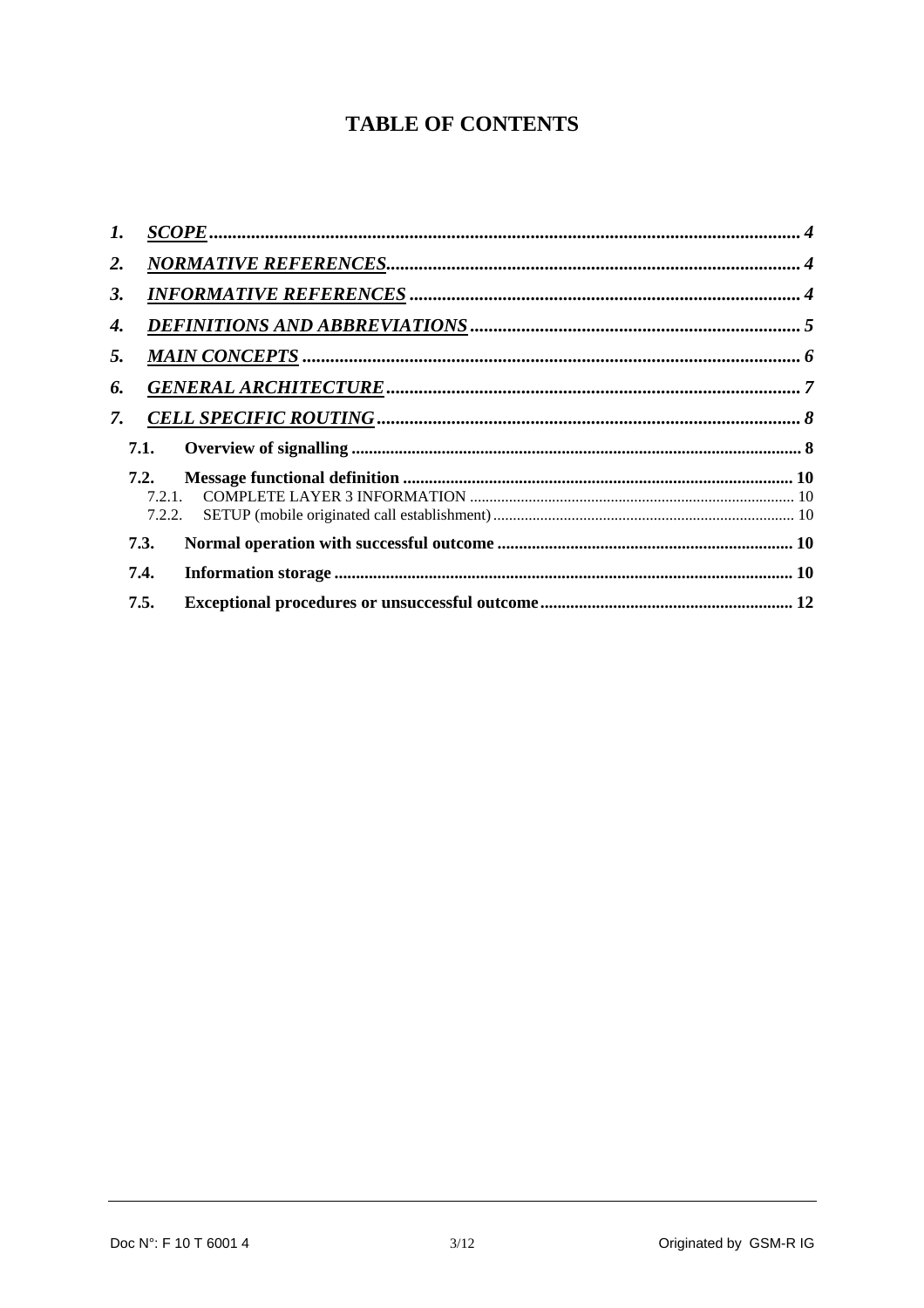## <span id="page-3-0"></span>**1. SCOPE**

This Form Fit Functional Specification (FFFS) specifies the functions for all GSM equipment involved in the realisation of the location dependent addressing.

The location dependent addressing service ensures that calls from a mobile subscriber are routed to the correct controller connected to an external network. The correct controller is defined by the location of the calling mobile subscriber.

The called party on the fixed network side is an ISDN party or a non-ISDN party and is called by a specific Short Code, which identifies its function (for instance primary train controller, electricity supply controller, secondary controller.

The call is typically originated by the train driver using the cab radio, but the location dependent routing should be ideally supported for other functional calls, using other terminals and/or train application functions.

## **2. NORMATIVE REFERENCES**

- [1] MORANE FIS for Location Dependent Addressing, F 12 T 6001 3
- [2] EIRENE SRS, version 15
- [3] GSM 05.08, v8.2.1 Digital cellular telecommunications system (Phase 2+); Radio subsystem link control
- [4] 3GPP TS 24.087, v3.0.0 User-to-User Signaling (UUS) Stage 3
- [5] 3GPP TS 24.008, v3.3.0 Mobile radio interface layer 3 specification, Core Network Protocols - Stage 3
- [6] GSM 08.08 BSS MSC interface Layer 3 specification, version as per [8]

## **3. INFORMATIVE REFERENCES**

- [7] GSM 04.08, Digital cellular telecommunications system (Phase 2+); Mobile radio interface layer 3 specification, version as per [8]
- [8] EN 301 515 v2.3.0 "Global System for Mobile Communication (GSM); Requirements for GSM operation on railways"
- [9] TR 102 281 v2.0.0, "Detailed requirements for GSM operation on Railways"
- [10] O-2773 Interface Requirement Specification enhanced Location Dependent Addressing, version 5.0
- [11] MORANE SSRS A 04/02 T 6002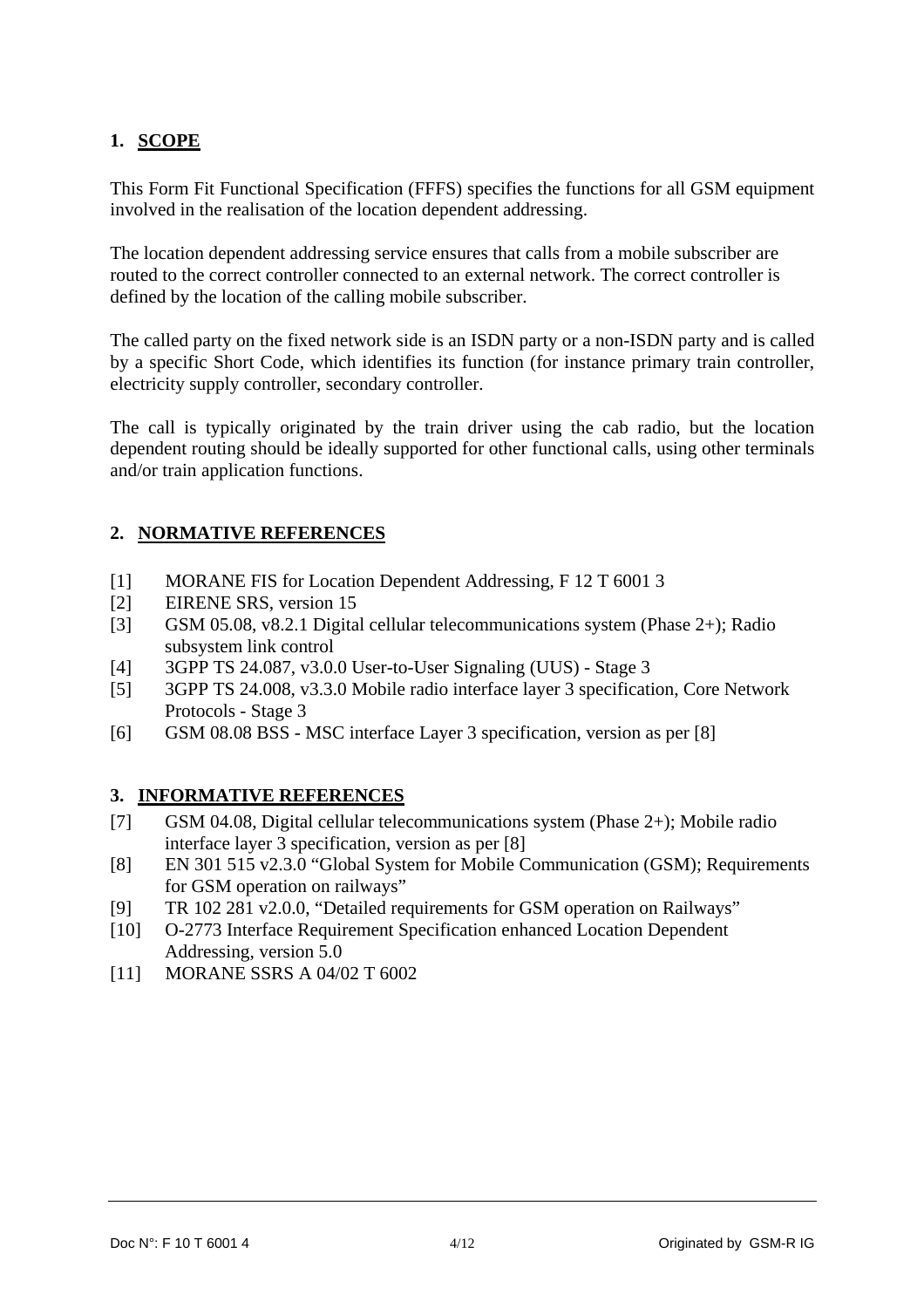#### <span id="page-4-0"></span>**4. DEFINITIONS AND ABBREVIATIONS**

| <b>BCD</b>  | <b>Binary Coded Decimal</b>               |
|-------------|-------------------------------------------|
| <b>BSC</b>  | <b>Base Station Controller</b>            |
| <b>BSS</b>  | <b>Base Station System</b>                |
| <b>CDPA</b> | <b>CalleD Party Address</b>               |
| <b>CFU</b>  | Call Forwarding Unconditional             |
| <b>CLIP</b> | Calling Line Identification Presentation  |
| <b>FN</b>   | <b>Functional Number</b>                  |
| <b>FNT</b>  | <b>Fixed Network User Terminal</b>        |
| <b>CGI</b>  | Cell Global Identification                |
| <b>GCR</b>  | Group Call Register                       |
| <b>GMSC</b> | Gateway MSC                               |
| <b>GPS</b>  | <b>Global Positioning System</b>          |
| <b>GSM</b>  | Global System for Mobile Communications   |
| GSM-R       | <b>GSM Rail</b>                           |
| <b>IAM</b>  | <b>Initial Address Message</b>            |
| IN          | <b>Intelligent Network</b>                |
| <b>ISDN</b> | <b>Integrated Service Digital Network</b> |
| <b>MOC</b>  | Mobile Originating Call                   |
| <b>MS</b>   | <b>Mobile Station</b>                     |
| <b>MSC</b>  | Mobile Switching Centre                   |
| МT          | <b>Mobile Termination</b>                 |
| <b>MTC</b>  | Mobile Terminating Call                   |
| <b>NSS</b>  | Network Sub System                        |
| <b>OMC</b>  | <b>Operation and Maintenance Centre</b>   |
| <b>PABX</b> | Private Automatic Branch eXchange         |
| <b>TFN</b>  | <b>Train Functional Number</b>            |
| UUS1        | User to User Signalling                   |
| <b>VGCS</b> | Voice Group Call Service                  |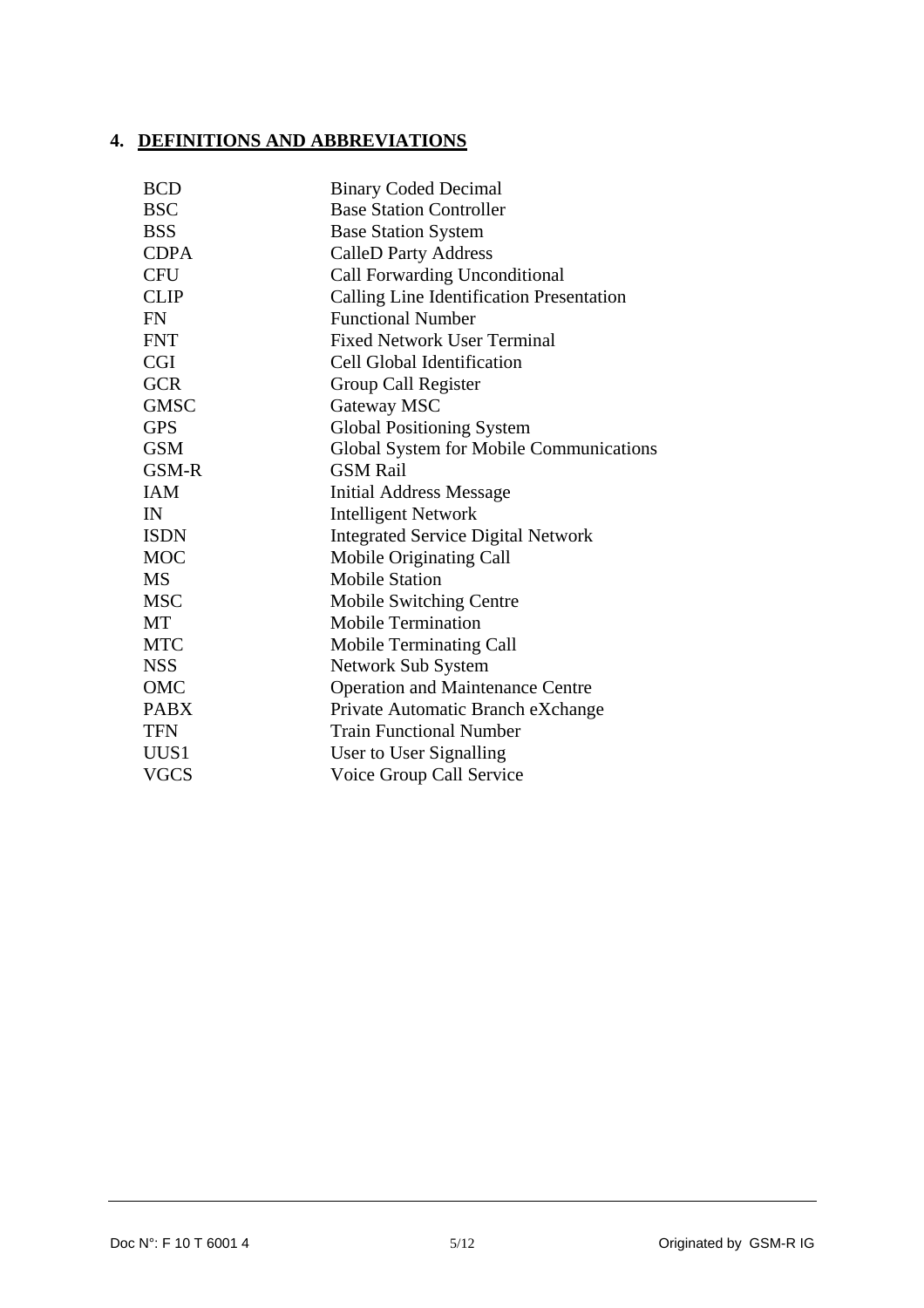## <span id="page-5-0"></span>**5. MAIN CONCEPTS**

The address of the controller to be called depends on the exact location of the mobile subscriber. Therefore the processing of location information, provided by external location systems (e.g. balises or other reliable systems) can be used for more accurate positioning or GSM cell specific routing can be used for a less granular approach or as a backup mechanism to more accurate positioning systems.

The location information provided by external location systems is handled by applications and has no impact on the functions required from GSM equipment. But these applications are associated to the mobile termination and/or to the fixed network user terminal. The application gets access to telecommunication services by using interfaces to the mobile termination and the fixed network user terminal.

The telecommunication services have to be provided by the GSM-R network independently from the external location systems. This ensures a flexible solution independent from different location systems.

But despite different external location systems, it has to be taken into account that there will be tracks as well in future without any kind of an external location system or with location systems providing no complete location information, for instance tracks without balises or railway areas approximate to radio cells.

In this case the accuracy of the location determination is limited to the location information available within the radio system. That means cell specific procedures have to be provided by the GSM-R network to realise location dependent addressing. This is possible by using special specific Short Codes to trigger the MSC to evaluate the Cell Global Identification (CGI) for the cell specific routing. This cell specific procedure is defined in this specification. It describes a new kind of cell specific routing based on the normal MOC setup procedures according [5] by using the specific Short Codes mentioned above. See figure 1.



**Figure 1: Cell Specific Routing**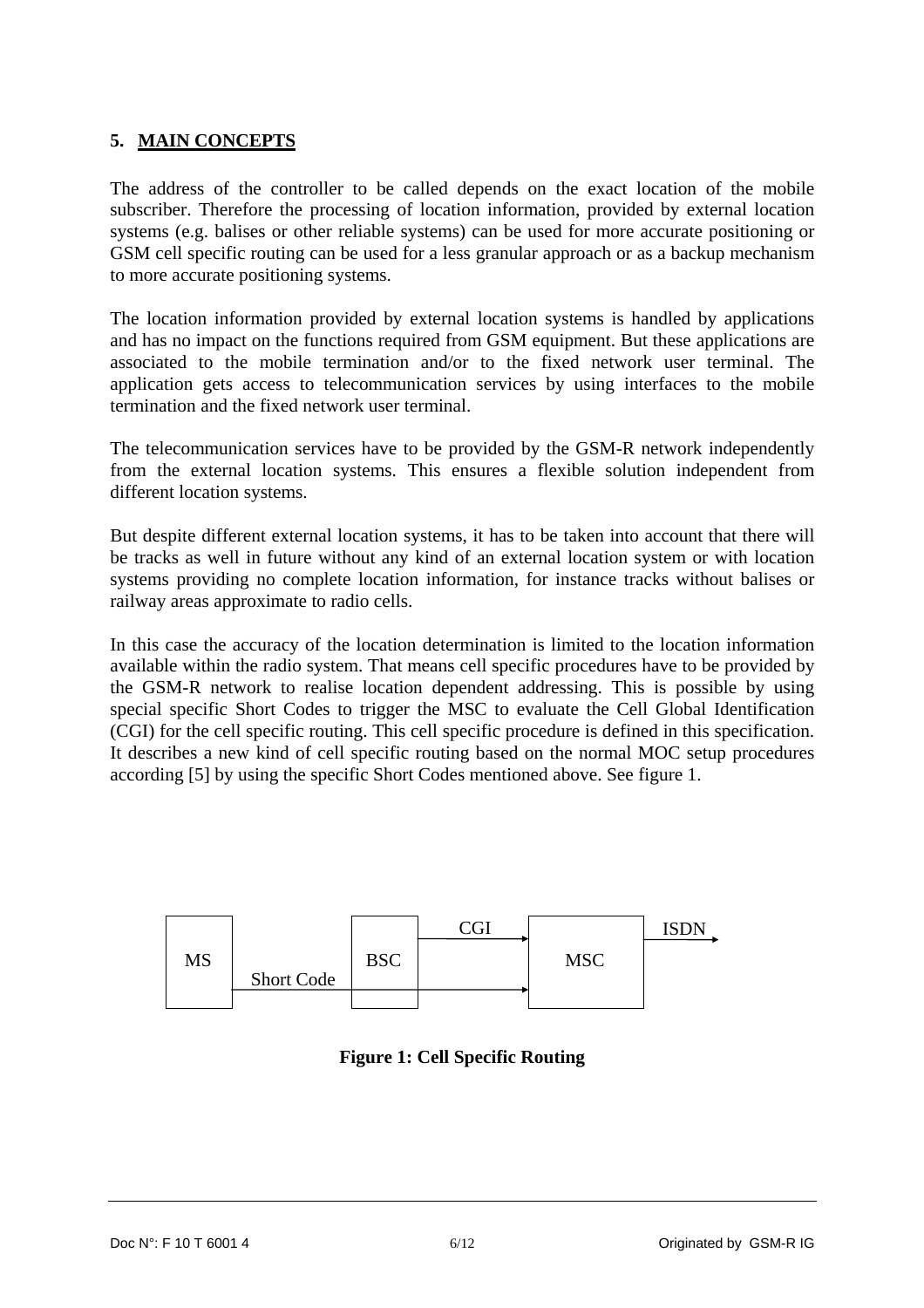<span id="page-6-0"></span>But in any case the cell re-selection procedures according [3] are applied by the mobile termination in an unchanged way.

This solution can be transparently combined with the above mentioned solution for tracks equipped with external location systems to provide additional accuracy and a back-up solution when the external system is available and a basic location address capability when the track is not equipped with external location system.

## **6. GENERAL ARCHITECTURE**

The signalling for the location dependent routing between the entities shown in figure 2 shall always proceed as for a normal mobile originated call establishment.

Always the MSC, connected to the cell within which the call is initiated, has to determine how to handle the call.

If the initial signalling from the originator informs the MSC about a normal call setup, the MSC shall determine by analysing the Called Party BCD Number if

- a mobile originated call setup by applying cell specific routing triggered by specific Short Codes or
- a normal mobile originated call setup (FN as controller address is used)

is required.

If cell specific routing is applied, the entry within the MSC/IN database determines the destination number of the required controller.



*NOTE: The functional architecture is only indicative. The MSC and GMSC may also be collocated and FNT may also be connected directly to the MSC using a PABX.* 

#### **Figure 2: Functional Architecture**

When initiating the call the mobile termination has to provide user-to-user information embedded in its setup message containing the functional number of the calling party. The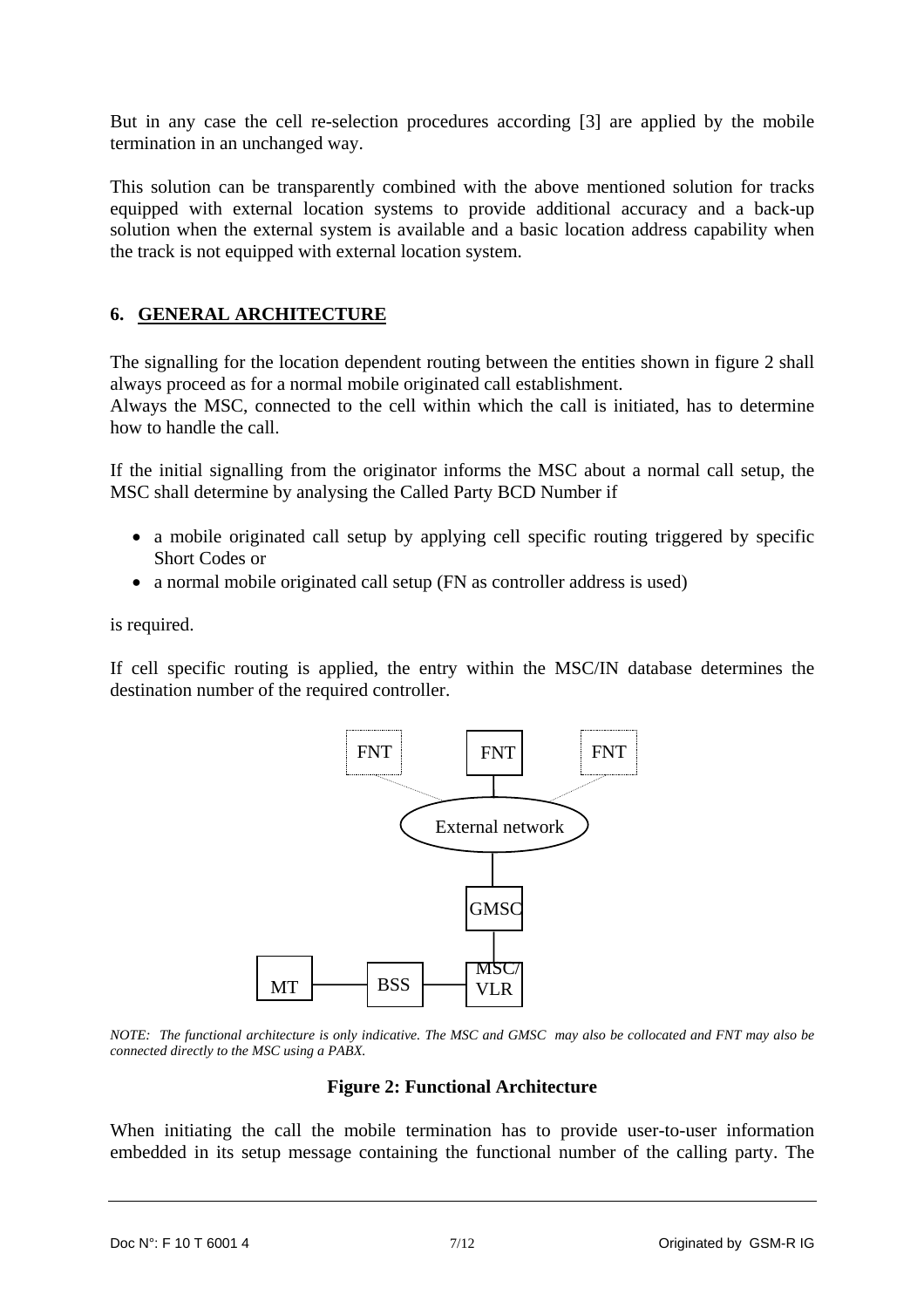<span id="page-7-0"></span>network has to transfer this user-to-user information transparently embedded in the setup signalling to the fixed network user terminal, if applicable.

## **7. CELL SPECIFIC ROUTING**

The cell specific routing, using specific Short Codes is based on the mobile originated call establishment procedure according [5].

In the GSM system there are two parameters that can be used for destination determination during call setup:

- Called party address (Short Code)
- Cell Identifier

The called party address is provided by the mobile termination to MSC over the air interface, the cell identifier is also provided per call to the MSC by the BSC on the A-Interface.

#### *7.1. Overview of signalling*

In this overview the messages required to implement cell specific routing by using specific Short Codes are identified. The messages required to implement this feature, namely COMPLETE LAYER 3 INFORMATION [6] and SETUP [5], are printed in bold letters.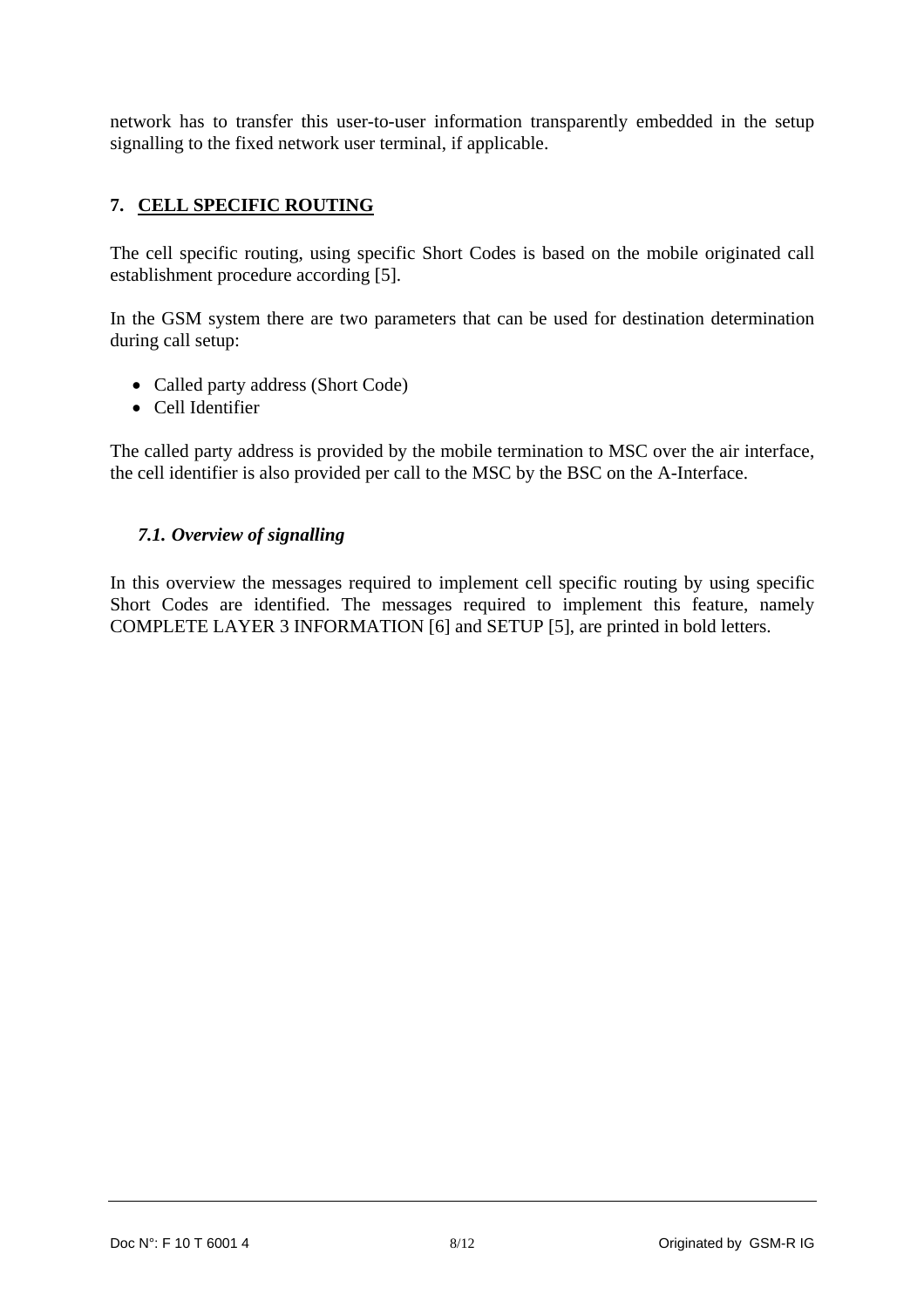

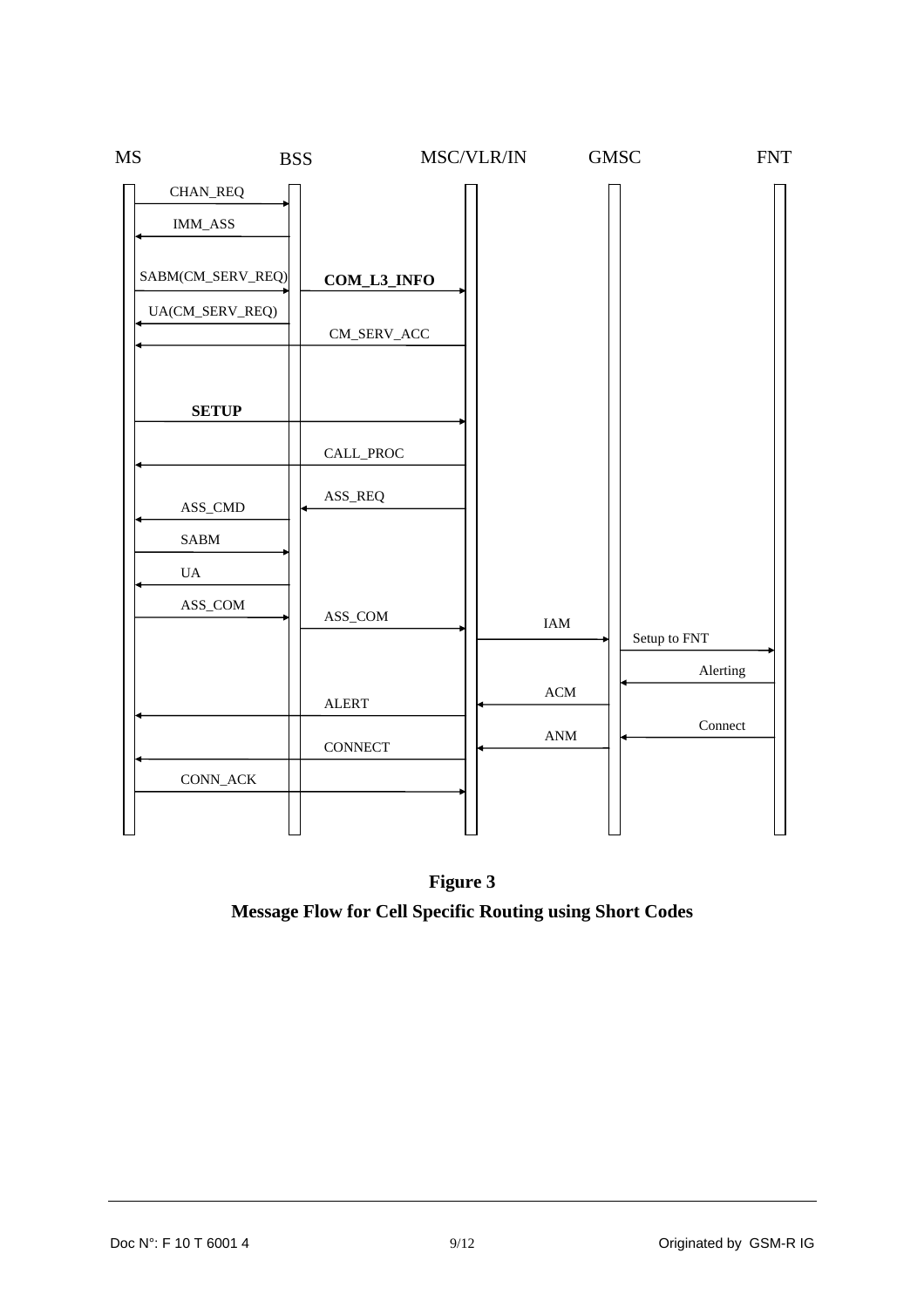## <span id="page-9-0"></span>*7.2. Message functional definition*

## **7.2.1. COMPLETE LAYER 3 INFORMATION**

The COMPLETE LAYER 3 INFORMATION message contains as mandatory information element the Cell Identifier according [6].

In order to avoid ambiguities in case of different network configurations the usage of the Cell Global Identification (CGI) is recommended.

## **7.2.2. SETUP (mobile originated call establishment)**

The SETUP message is used to provide the functional Short Code to the MSC using the mandatory information element Called Party BCD Number according [5].

## *7.3. Normal operation with successful outcome*

The Cell Identification provided per call to the MSC in the COMPLETE LAYER 3 INFORMATION message identifies the radio cell in a unique way.

The Called party BCD number provided by the mobile termination in the SETUP message represents the specific Short Code. The only indication to the MSC for the necessity to apply a cell specific routing is the limited length of the Called party BCD number. The specific Short Code is limited to a length of 4 digits according to the EIRENE numbering plan.

An application associated to the mobile terminal generates the specific Short Codes. The used Short Code depends, beside the function of the called party, on possibly available location information provided by an external location system.

Based on the information determined about the user of the external network to be called, the GMSC shall setup the call to this user in the normal manner. Alternatively a normal call to a GSM-R subscriber may be established for controllers being GSM-R subscribers.

## *7.4. Information storage*

The GSMR network (MSC or IN nodes) has to manage tables in a database to represent the attachment of telephone numbers to radio cells (Cell Identifier (CI)) and functional Short Codes.

The Short Codes are defined in numbering chapter of document [2].

It should be intended to use cell boundaries as common borders of controller areas for controllers with different functions in order to facilitate the management of the database.

The GSMR network (MSC or IN) database entries may be managed by OMC operations to realise the mapping of specific Short Codes to telephone numbers.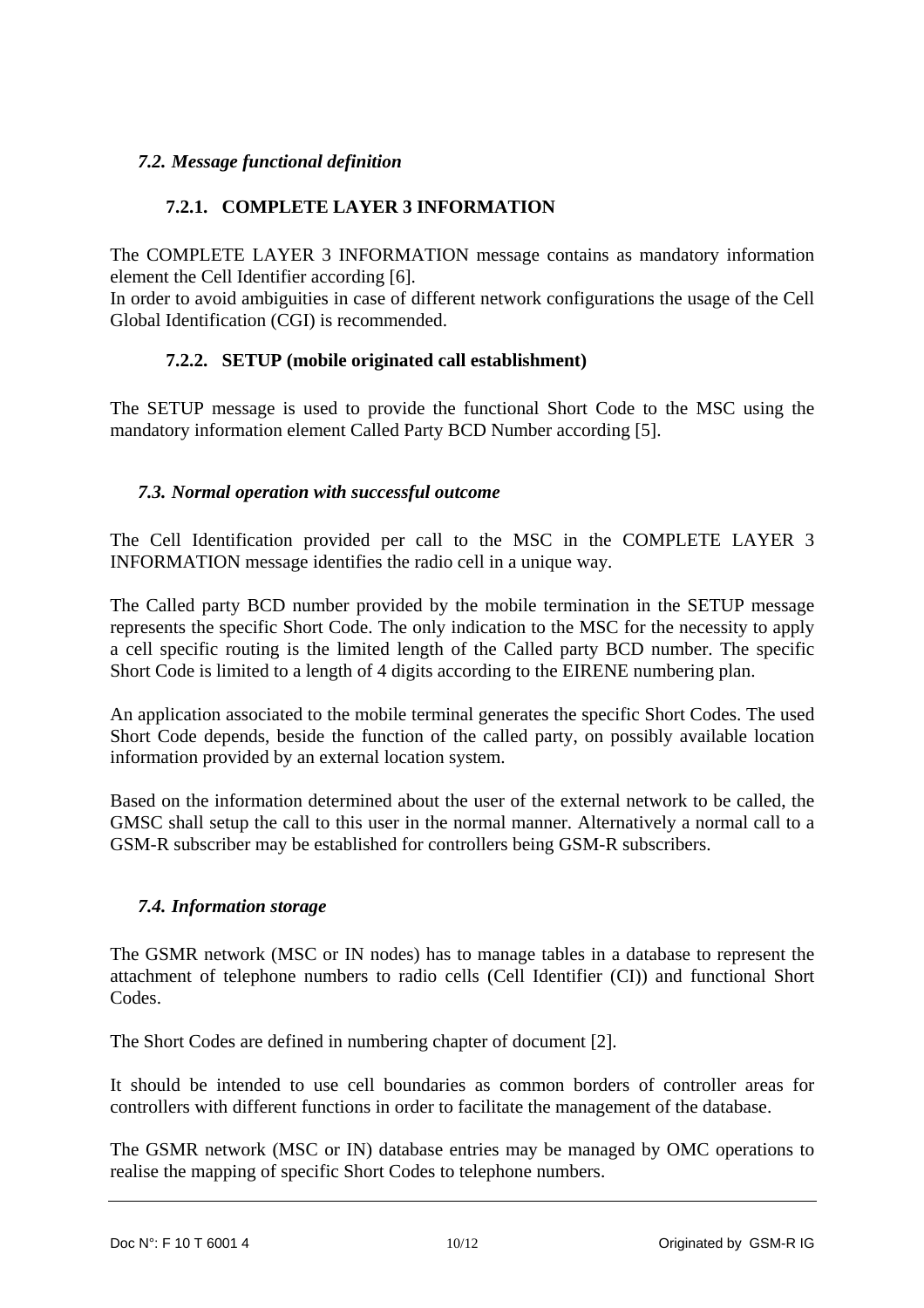Macro MSC Addressing